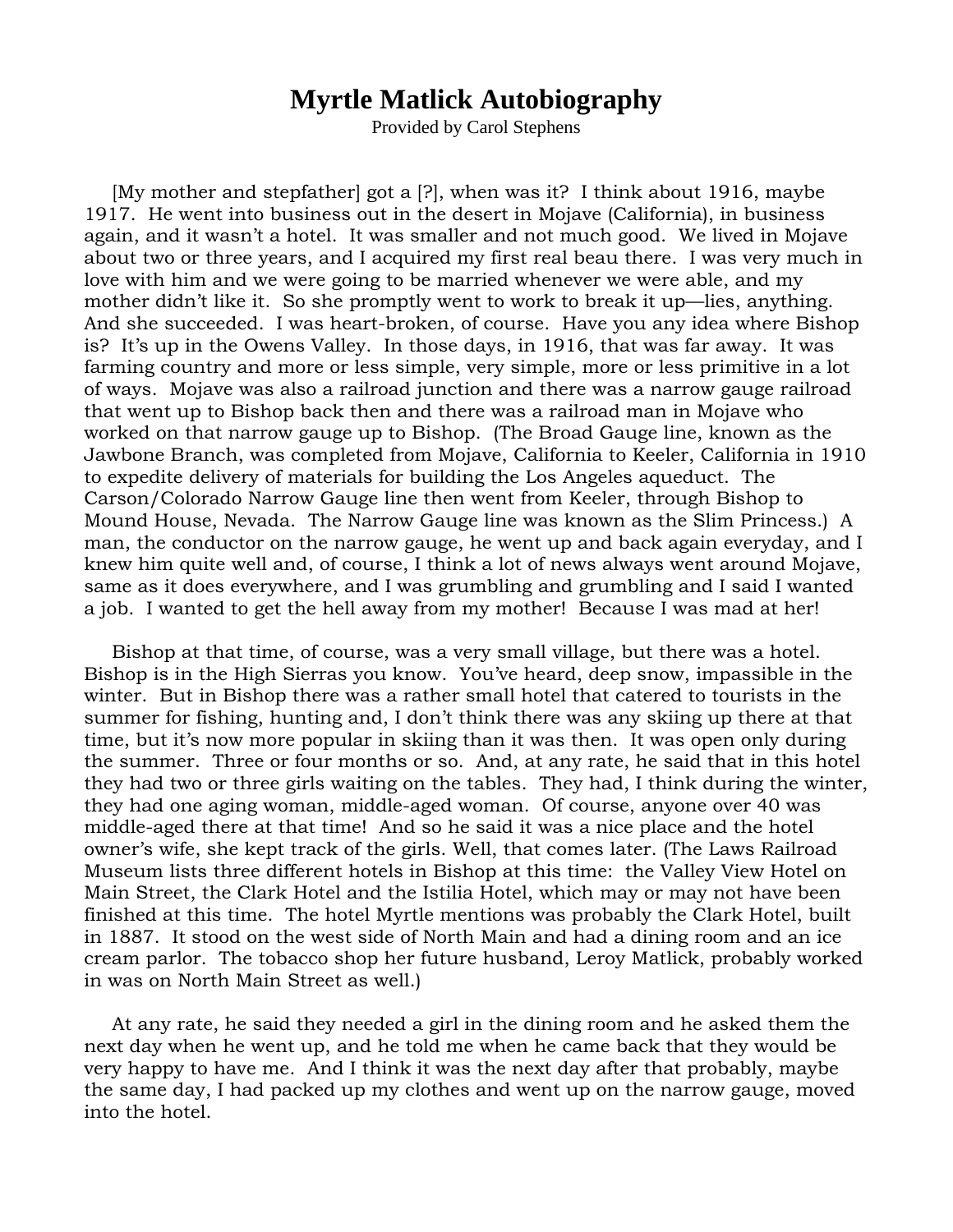Well, it was nice. It was beautiful up there, of course, and I think there was one other girl. She and I had one room, and another girl who was the owner's daughter, she wasn't always there, whenever she could escape she would, and the older woman in the hotel. And it was quite busy. That was for the fishing and the hunting. No snow.

It was mostly men that came to the hotel, the men in the village. And, among others, I met Leroy [Matlick] and the time came, I think it was maybe the 15th of September or what I don't know, when I'd be out of a job and I was still mad! I didn't want to go home! And about that time Leroy proposed. So I took him! (About 2 weeks after they met.) He had a business at that time, candy and tobacco shop. (The Laws Railroad Museum has information that this shop was probably run by George Neal in 1901 in the Jack Black Building on the corner of N. Main and Line Street in Bishop.) And there were dozens of Matlick's there because when I became Mrs. Matlick, I was the seventh. And I didn't meet any of the rest of them at that time. I went out with him a number of times and, of course, the hotel owner's wife, she watched those girls. And she didn't do a very good job of watching her own daughter. I guess she couldn't. But the other two, myself and the other girl, she insisted that we be in at 10 o'clock at night if you went out with anyone. And she wanted to know who we were going with and, more over, we could not go out with any man driving with a car. We had to stay close to town. The only thing to do was to go to the ice cream shop, (probably the one located in the Clark Hotel), and occasionally a movie. So that was all right. She knew who I was going with and she said "Oh, that's, that's okay, he's a..." I don't remember what she called him, a good person, of course.

They were all Matlicks and they were upper-class Matlicks in that area. They were "top hole." There were brothers, sisters, aunts, uncles and cousins and all their children. They were living up there. They were all ranchers. The back country. So, Lee proposed my marrying him and the day he picked was Labor Day in September because the shop was closed Sunday and Labor Day and to be married we had to go to Independence, which was about 60 or more miles away down the Valley. That was the county seat. So we drove down there Sunday, were married, stayed down there over night and drove back the next day to Bishop. And that was that.

I met all the Matlicks up there and after that, I don't know how soon it was, but it was fairly soon that my mother came up to see what I had done. She would have liked to have had a hand in it, but she didn't. And so, it was all right. She accepted the fact, but she met some of the Matlicks, several of them, especially his parents and his two sisters who lived there. And they were appalled when they met my mother. And the reason was, of course, that when they first laid eyes on her that was a shock. They were all country people, innocent and backward. They were educated, of course, well enough. But they'd spent too much of their lives in that primitive country up there. A good many of them were born and raised there. And so I don't know how, Mother didn't meet all of them, of course, but his immediate family and they were distinctly upset because my mother was from a sophisticated, modern world and they weren't. [And also she carried some of the glamour of the stage with her.] That's the trouble right there because those people, particularity all the